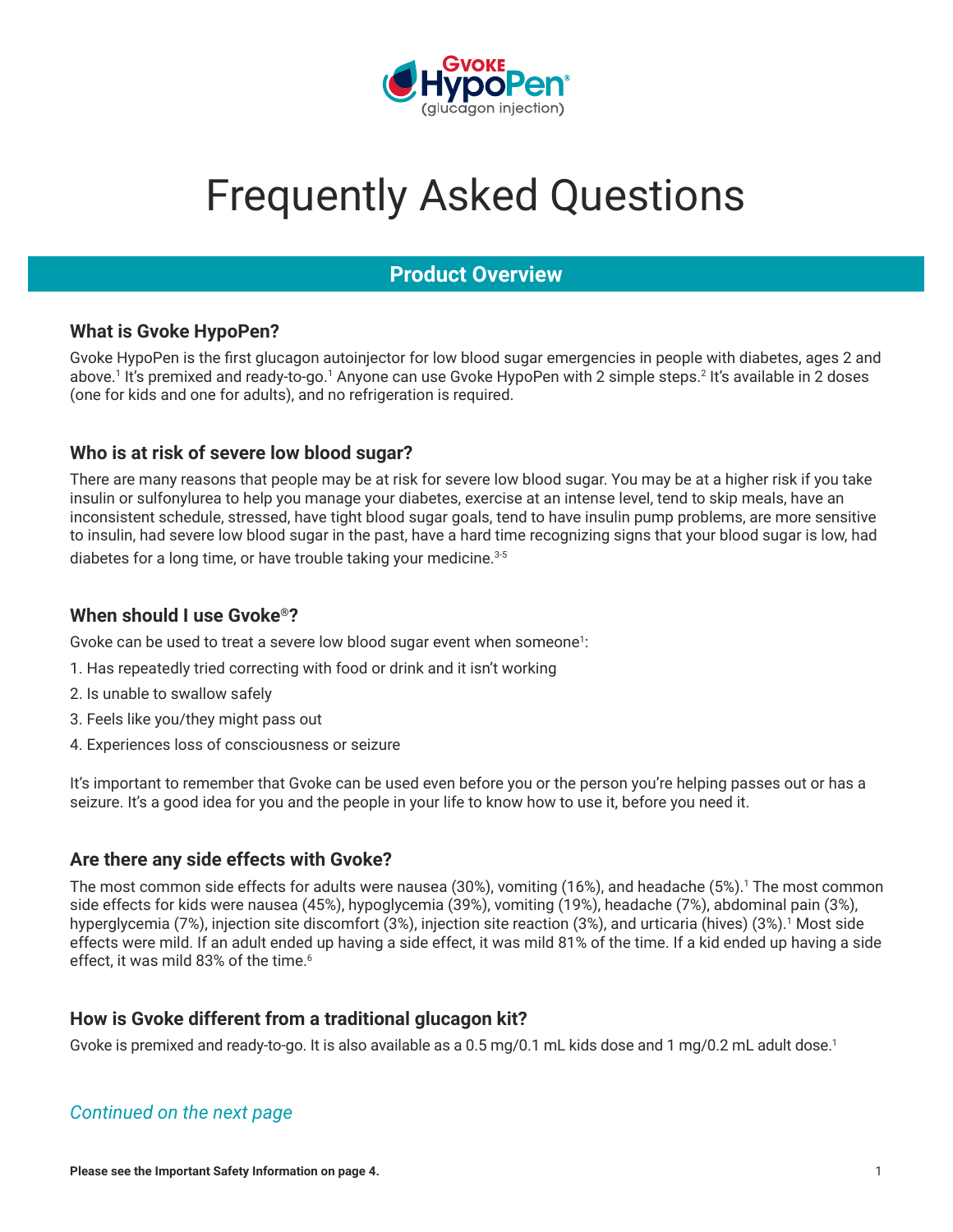

## **What is the difference between Gvoke® Prefilled Syringe (PFS) and Gvoke HypoPen?**

Gvoke PFS and Gvoke HypoPen are both for the treatment of low blood sugar emergencies in people with diabetes, ages 2 and above.<sup>1</sup> They are both premixed and ready-to-go.<sup>1</sup> One comes as a prefilled syringe with a 1/2 inch visible needle,<sup>2</sup> and one comes as an autoinjector with no visible needle. Both options can be used with 2 simple steps.<sup>2,7</sup>

# **Product Usage**

#### **How do you use Gvoke HypoPen?2**



## **After using Gvoke, you should lay or be turned on your side and call for emergency help.**

#### **Can Gvoke be injected through clothing?**

No, Gvoke should only be injected directly on exposed skin and can be injected into the upper arm, lower stomach or outer thigh.<sup>2</sup>

#### **Why do I need to call emergency medical help after using Gvoke?**

It is recommended that anyone who suffers a severe hypoglycemic event seek help afterwards to check for proper glucose levels and to plan future treatment adjustments.<sup>1</sup>

# **Dosing Options**

#### **Is there a Gvoke dose available specifically for kids?**

Yes, there is a kids-specific dose. Gvoke is available in a 0.5 mg/0.1 mL dose for kids <12 years of age. For children under 12 years of age who weigh  $\geq 100$  lbs, a 1 mg/0.2 mL dose is recommended.<sup>1</sup>

Talk to your doctor about which dose is appropriate for your child.

#### **What doses are available for adolescents and adults?**

Gvoke is available in a 1 mg/0.2 mL dose for adolescent and adult patients ≥12 years of age.<sup>1</sup>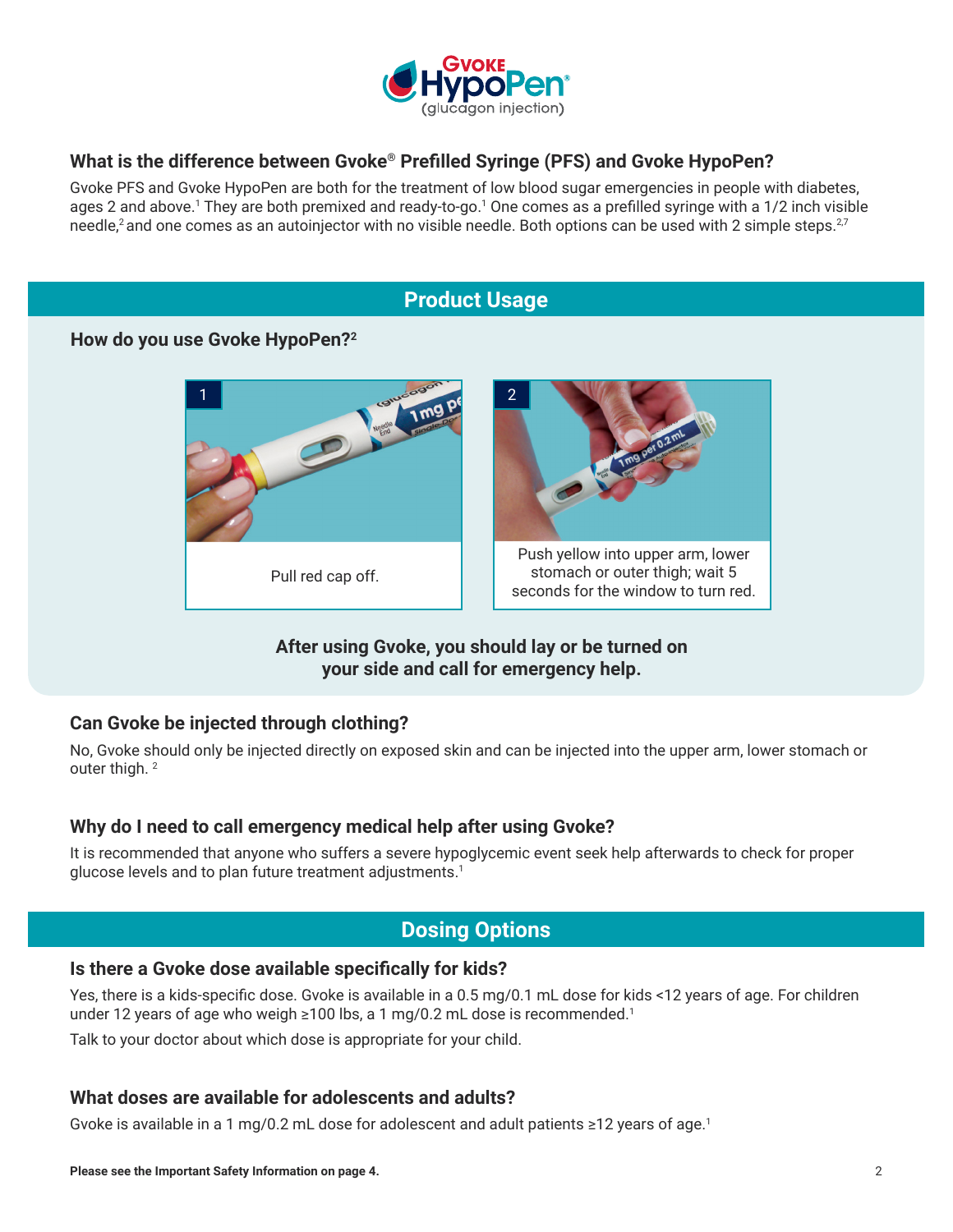

# **Storage and Handling**

## **How should I store Gvoke®?**

Gvoke should be stored in the original foil pouch until time of use and should be kept at room temperature: 20°C to 25°C (68°F to 77°F). Do not refrigerate or freeze Gvoke.<sup>1</sup>

## **What is the shelf life of Gvoke?**

Gvoke can be stored in the original packaging for up to 2 years from the date of manufacture. You should always check the expiration date on the label to make sure that your Gvoke has not expired.<sup>6</sup>

#### **Can I store Gvoke in the refrigerator?**

No, do not refrigerate or freeze Gvoke. Gvoke should be stored at room temperature.<sup>1</sup>

## **Can I still use Gvoke if I remove it from the pouch but don't use it right away?**

Gvoke should be kept in the original sealed foil pouch to protect it from light and moisture until time of use.<sup>2</sup> If removed from the foil pouch and not used immediately as directed, please contact your physician to obtain a new prescription for Gvoke. Properly dispose of the opened Gvoke in a sharps container after the replacement arrives.<sup>2</sup>

#### **How should Gvoke be discarded?**

After use, Gvoke should be kept in a safe place until it can be disposed of into an FDA-cleared sharps container.<sup>2</sup>

## **Cost and Access**

#### **Can Xeris help me with the cost of Gvoke?**

If you have commercial insurance, you may be eligible for financial assistance with the Gvoke Copay Card.\*

Xeris also offers a Patient Assistance Program to assist qualifying patients who can't afford their medications in obtaining Gvoke at no cost. Please call 1-877-myGvoke (1-877-694-8653) for more information.

\*Terms and conditions may apply. Please visit [GvokeGlucagon.com/Savings-and-Support](https://www.gvokeglucagon.com/savings-and-support) for more information.

#### **How can I get Gvoke?**

Gvoke is available with a prescription at your local pharmacy, as well as through home delivery. If you are interested in home delivery, you can place an order at [GvokeGlucagon.com/Ordering-Gvoke](https://www.gvokeglucagon.com/ordering-gvoke).